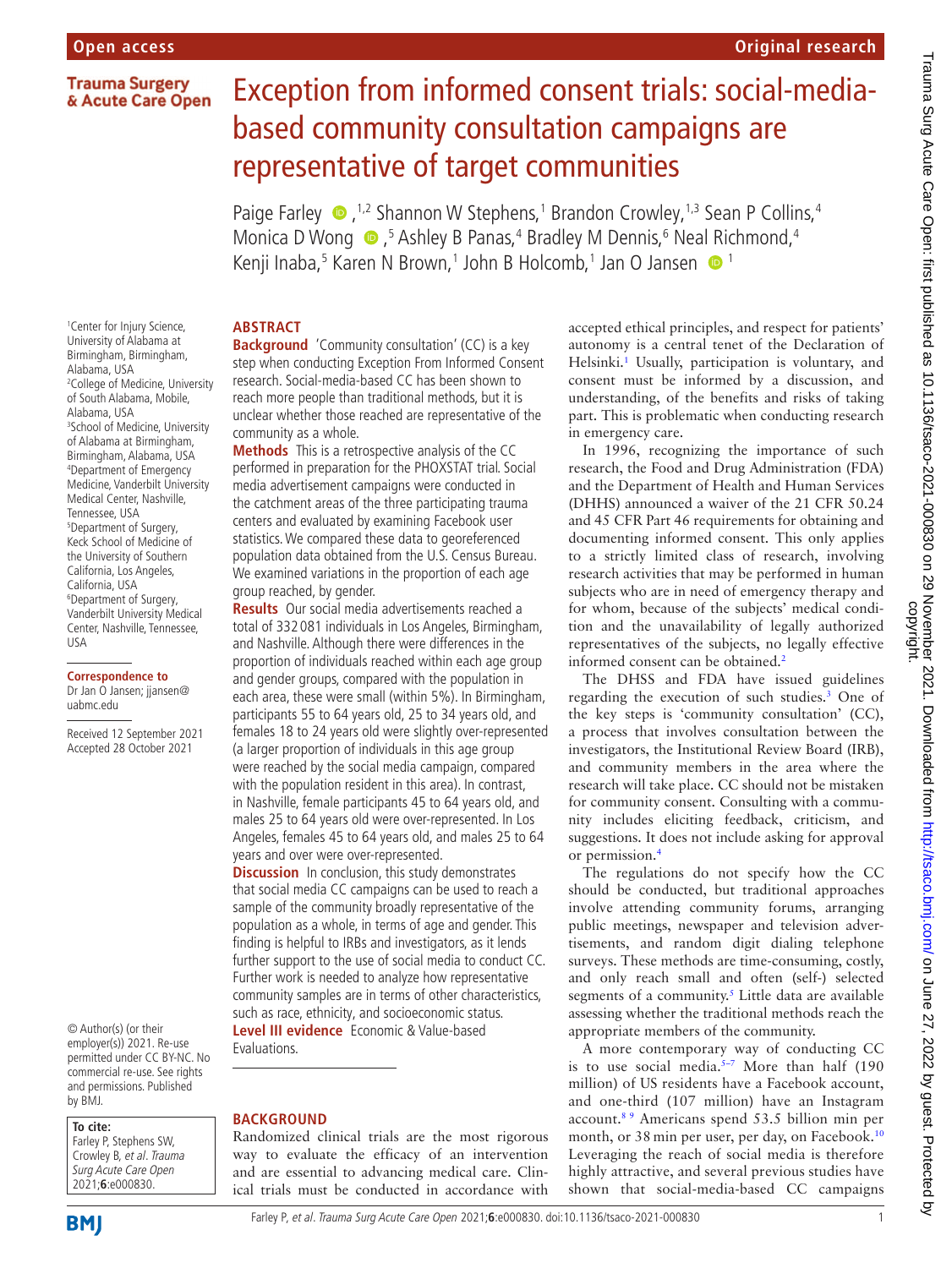reach more people, are completed more efficiently, and are less expensive. $5-7$ 

However, a question remaining unanswered is whether the populations reached by social media campaigns are representative of the community as a whole. The purpose of this report is to compare the age and gender demographics of individuals reached by a recent CC social media campaign for an Exception From Informed Consent (EFIC) trial with those of the general population in the same area.

## **METHODS The PHOXSTAT trial**

The 'Pilot Randomized Clinical Trial of the XSTAT Hemostatic Device in the Prehospital Setting' (PHOXSTAT)<sup>11</sup> aims to evaluate the feasibility of conducting a study of the XSTAT device (RevMedX, Wilsonville, OR), a syringe-like applicator which injects small sponges into wounds in non-compressible sites.<sup>[12](#page-4-7)</sup> XSTAT may be helpful in controlling hemorrhage from penetrating junctional injuries, particularly in the prehospital setting, but its effectiveness has not been tested in a clinical trial.<sup>[13](#page-4-8)</sup>

<span id="page-1-0"></span>

| Table 1<br>Demographics of population reached                                   |                |                |                 |                |  |
|---------------------------------------------------------------------------------|----------------|----------------|-----------------|----------------|--|
|                                                                                 | Reach          |                | Difference in % |                |  |
|                                                                                 | <b>Males</b>   | <b>Females</b> | <b>Males</b>    | <b>Females</b> |  |
|                                                                                 | n (%)          | n (%)          | $\frac{0}{0}$   | $\frac{0}{0}$  |  |
| Within 50-mile radius<br>of UAB                                                 |                |                |                 |                |  |
| Age group                                                                       |                |                |                 |                |  |
| $18 - 24$                                                                       | 4592 (12.6)    | 5200 (15.5)    | $-0.3$          | 3.7            |  |
| $25 - 34$                                                                       | 7888 (21.7)    | 6336 (18.9)    | 3.5             | 2.0            |  |
| $35 - 44$                                                                       | 5760 (15.8)    | 4448 (13.3)    | $-0.4$          | $-2.7$         |  |
| $45 - 54$                                                                       | 6096 (16.8)    | 4624 (13.8)    | $-0.3$          | $-2.4$         |  |
| $55 - 64$                                                                       | 6320 (17.4)    | 6096 (18.2)    | 0.5             | 1.3            |  |
| 65 and older                                                                    | 5696 (15.7)    | 6752 (20.2)    | $-3.0$          | $-1.9$         |  |
|                                                                                 | 36352 (100.0)  | 33 456 (100.0) | 0.0             | 0.0            |  |
| Within 50-mile radius<br>of VUMC                                                |                |                |                 |                |  |
| Age group                                                                       |                |                |                 |                |  |
| $18 - 24$                                                                       | 3168 (7.9)     | 3152           | $-5.2$          | $-3.3$         |  |
| $25 - 34$                                                                       | 8416 (21.0)    | 7056 (19.1)    | 0.3             | $-0.8$         |  |
| $35 - 44$                                                                       | 7584 (18.9)    | 6000 (16.2)    | 0.8             | $-1.1$         |  |
| $45 - 54$                                                                       | 7778 (19.4)    | 6672 (18.0)    | 2.1             | 1.1            |  |
| $55 - 64$                                                                       | 7184 (17.9)    | 6800 (18.4)    | 2.4             | 2.4            |  |
| 65 and older                                                                    | 5936 (14.8)    | 7344 (19.8)    | $-0.4$          | 1.6            |  |
|                                                                                 | 40 066 (100.0) | 37024 (100.0)  | 0.0             | 0.0            |  |
| Within 20-mile radius<br>of LAC+USC                                             |                |                |                 |                |  |
| Age group                                                                       |                |                |                 |                |  |
| $18 - 24$                                                                       | 9536 (7.9)     | 4768 (7.9)     | $-4.9$          | $-4.1$         |  |
| $25 - 34$                                                                       | 26912 (22.3)   | 10944 (18.1)   | 0.1             | $-2.2$         |  |
| $35 - 44$                                                                       | 24640 (20.4)   | 8928 (14.8)    | 2.2             | $-2.4$         |  |
| $45 - 54$                                                                       | 22 592 (18.7)  | 10720 (17.7)   | 1.4             | 1.0            |  |
| $55 - 64$                                                                       | 18816 (15.6)   | 11264 (18.6)   | 1.0             | 3.6            |  |
| 65 and older                                                                    | 18144 (15.0)   | 13792 (22.8)   | 0.2             | 4.3            |  |
|                                                                                 | 120640 (100.0) | 60416 (100.0)  | 0.0             | 0.0            |  |
| LAC+USC, Los Angeles County + University of Southern California Medical Center; |                |                |                 |                |  |

UAB, The University of Alabama at Birmingham Hospital; VUMC, Vanderbilt University Medical Center.

Conducting a randomized clinical trial of the XSTAT device is challenging, and this pilot trial was designed to answer key methodological questions before embarking on a phase III effectiveness trial.

PHOXSTAT will be conducted in three locations (Birmingham, Alabama; Los Angeles, California; and Nashville, Tennessee), by level I trauma centers and associated Emergency Medical Service agencies. Due to the potentially life-threatening injuries encountered during the trial and the inability to obtain informed consent, PHOXSTAT will be an EFIC trial.

The University of Alabama at Birmingham (UAB) is the lead institution of the PHOXSTAT trial, and its IRB was therefore selected as the central IRB for the study. UAB has extensive experience of using social media to conduct CC for EFIC trials, 67 14 <sup>[15](#page-4-10) [16](#page-4-11)</sup> and after discussion with the IRB, this approach was again approved for use in this trial. The campaigns were administered by the Center for Injury Science at UAB, for all three sites. No additional (traditional or in-person) methods of CC were used. We have previously reported on the results of this campaign, in terms of the population reached and our ability to conduct social media based CC campaigns for multiple trial sites.<sup>14 17</sup> The UAB IRB approved enrollment on the basis of the CC.

## **Social media campaigns**

We created advertisements on Facebook (<www.facebook.com>) and Instagram (<www.Instagram.com>). Clicking on the advertisements forwarded users to study specific websites containing information about the trial, the reason it is being conducted, an explanation of EFIC regulations, and how to opt-out of this type of research. The websites also provided contact information for the Principal Investigator's office, and allowed visitors to leave comments or submit questions, using an email form embedded in each website.

## **Communities**

We targeted our social media campaigns to the approximate catchment areas of the participating trauma centers. For Birmingham and Nashville, we aimed our campaigns at individuals over the age of 18 within a 50-mile radius of UAB and Vanderbilt University Medical Center (VUMC), respectively, representing estimated populations of 1.6 and 2.3 million. The advertisements for these regions ran from March 24, 2020 to May 25, 2020. For Los Angeles, we targeted individuals of the same age, within a 20-mile radius of the Los Angeles County/University of Southern California trauma center (LAC+USC). The smaller radius—although it contains a larger population—was selected to distinguish the catchment area of this trauma center from the other level I trauma centers in Los Angeles. The advertisement for this area ran from June 22, 2020 to August 23, 2020.

## **Evaluation of social media reach**

We evaluated the social media advertisements by examining user statistics provided by Facebook and Instagram. 'Reach' is a term used by Facebook and Instagram to describe the number of people who saw the advertisement at least once.<sup>[18](#page-4-13)</sup> Facebook and Instagram also provided information on the age and gender of individuals who had seen the advertisements. We analyzed the data using descriptive statistics.

## **Evaluation of population demographics**

We conducted a geographic analysis of U.S. Census Bureau data to obtain the age and gender distribution of the population resident within the catchment areas described above. We used QGIS,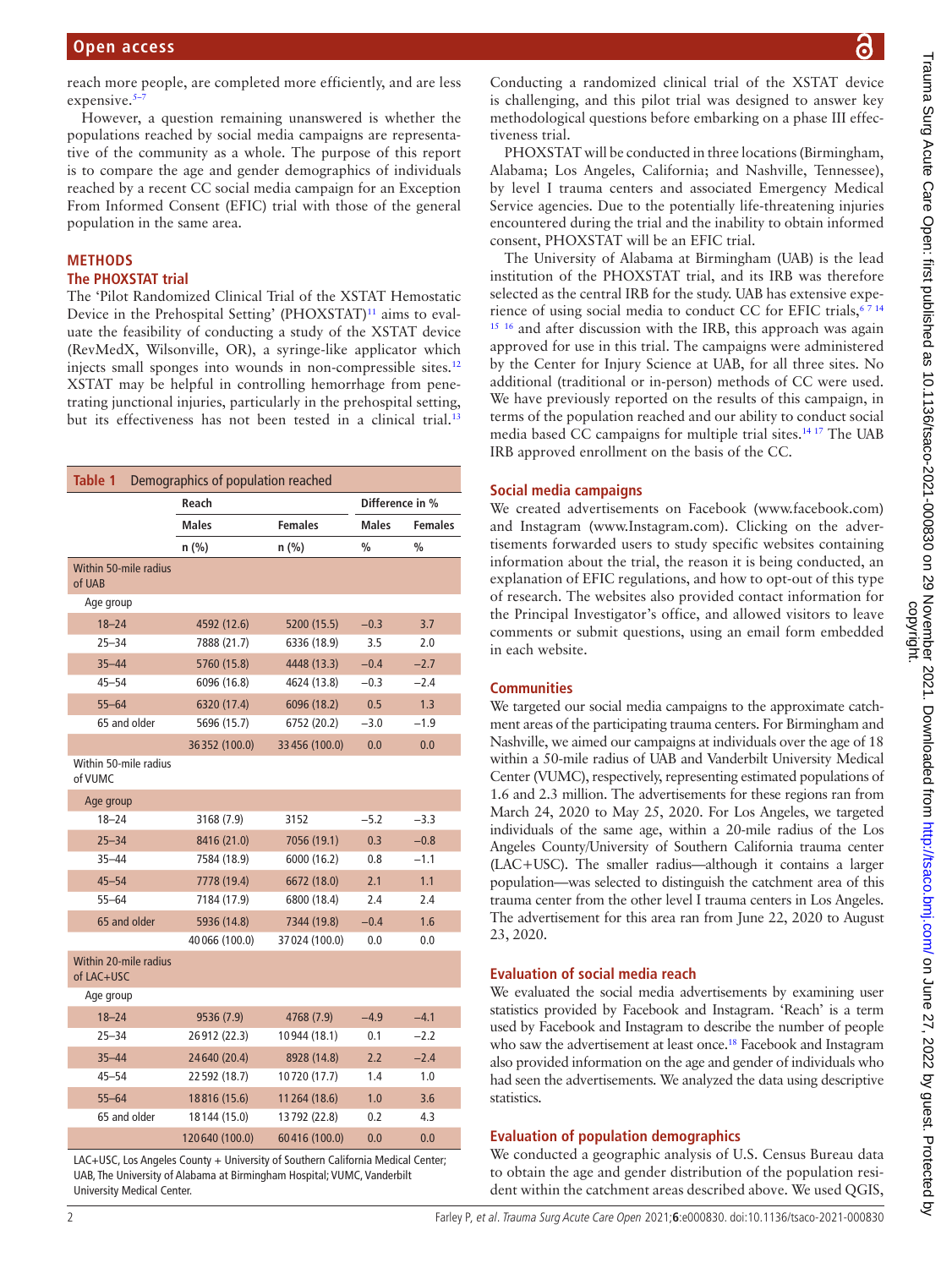<span id="page-2-0"></span>

| <b>Table 2</b><br>Demographics of resident population |                 |                 |  |
|-------------------------------------------------------|-----------------|-----------------|--|
|                                                       | Population      |                 |  |
|                                                       | <b>Males</b>    | <b>Females</b>  |  |
|                                                       | n (%)           | $n$ (%)         |  |
| Within 50-mile radius of UAB                          |                 |                 |  |
| Age group                                             |                 |                 |  |
| $18 - 24$                                             | 72 394 (12.9)   | 73673 (11.8)    |  |
| $25 - 34$                                             | 101801 (18.2)   | 105 579 (16.9)  |  |
| $35 - 44$                                             | 90888 (16.2)    | 100059 (16.0)   |  |
| $45 - 54$                                             | 95 405 (17.1)   | 101558 (16.3)   |  |
| $55 - 64$                                             | 94455 (16.9)    | 105 934 (17.0)  |  |
| 65 and older                                          | 104470 (18.7)   | 137712 (22.1)   |  |
|                                                       | 559413 (100.0)  | 624515 (100.0)  |  |
| Within 50-mile radius of VUMC                         |                 |                 |  |
| Age group                                             |                 |                 |  |
| $18 - 24$                                             | 110156 (13.1)   | 105398 (11.8)   |  |
| $25 - 34$                                             | 173532 (20.7)   | 177680 (19.9)   |  |
| 35–44                                                 | 151721 (18.1)   | 154488 (17.3)   |  |
| $45 - 54$                                             | 145 301 (17.3)  | 151106 (16.9)   |  |
| $55 - 64$                                             | 129840 (15.5)   | 142 346 (15.9)  |  |
| 65 and older                                          | 127731 (15.2)   | 162 755 (18.2)  |  |
|                                                       | 838281 (100.0)  | 893 773 (100.0) |  |
| Within 20-mile radius of LAC+USC                      |                 |                 |  |
| Age group                                             |                 |                 |  |
| $18 - 24$                                             | 416407 (12.8)   | 410730 (12.0)   |  |
| $25 - 34$                                             | 720542 (22.2)   | 695 344 (20.4)  |  |
| $35 - 44$                                             | 590097 (18.2)   | 588267 (17.2)   |  |
| $45 - 54$                                             | 561 536 (17.3)  | 572 186 (16.8)  |  |
| $55 - 64$                                             | 472 297 (14.6)  | 515058 (15.1)   |  |
| 65 and older                                          | 480799 (14.8)   | 634333 (18.6)   |  |
|                                                       | 3241678 (100.0) | 3415918 (100.0) |  |

UAB, The University of Alabama at Birmingham; VUMC, Vanderbilt University Medical Center.

a free and open-source cross-platform desktop geographic information system application (<https://qgis.org/en/site/>) to construct circular 'buffers' around each of the three trauma centers. We then analyzed the included census tracts, in terms of the gender and age distribution of the population. We then compared the age and gender distribution of the population as a whole with the population reached by our social media advertisement campaigns.

#### **RESULTS**

Our advertisements reached a total of 332081 individuals across all three sites, as reported in our previous publication.<sup>14</sup>

[Table](#page-1-0) 1 shows the demographic breakdown of the population reached, by age group and gender, for each of the three sites.

We reached 36352 males and 33456 females in the Birmingham area, 40066 males and 37024 females in the Nashville area, and 120640 males and 60416 females in the Los Angeles area. In all three sites, the proportion of individuals reached was broadly similar. We did not include social media users with unknown gender status in the further analysis, as there is no complementary category in the census data.

[Table](#page-2-0) 2 contains details of each community's population, again broken down by age and gender.

**Open access**



<span id="page-2-1"></span>**Figure 1** Number of residents in the areas centered on the three trauma centers (left side), and reached by social media campaign (right side). Results are broken down by gender (males, blue; females, red). LAC+USC, Los Angeles County + University of Southern California Medical Center; UAB, The University of Alabama at Birmingham Hospital; VUMC, Vanderbilt University Medical Center.

There were 1.2m residents within a 50-mile radius of UAB, 1.7m residents within a 50-mile radius of VUMC, and 4.9m residents within 20 miles of LAC+USC. There were variations between and within each of the three study areas. The table also shows the proportion of males and females in each age group. The proportions of residents within each age group were similar across all three sites.

[Figure](#page-2-1) 1 juxtaposes the age and gender structure of each area's community (left hand column) and the population reached by our social media campaigns (right hand column). The area centered on LAC+USC medical center site had a larger population than the two other trial locations, but with broadly similar age and gender structure.

[Figure](#page-3-0) 2 shows the differences in the proportions of individuals within each age group. For example, in Los Angeles, participants 18 to 24 years old made up 12.8% of the male population ([table](#page-1-0) 1). Of all the males that were reached by the social media campaign, participants 18 to 24 years old accounted for 7.9% of the total sample ([table](#page-2-0) 2). The difference between the community population and those reached by our CC is −4.9% ([table](#page-1-0) 1), suggesting under-representation of this population segment.

Similarly, in Birmingham, participants 18 to 24 years old accounted for 11.8% of the female population ([table](#page-2-0) 2). Of all the people that were reached by social media advertising, participants 18 to 24 years old accounted for 15.5% of females ([table](#page-1-0) 1). The difference in reach is 3.7%, suggesting overrepresentation of this population segment.

Overall, the individuals reached appeared to be broadly representative of each community, although there were small differences (within 5%) in representation in the three cities, in different age groups. In Birmingham, participants 55 to 64 years old, 25 to 34 years old, and females 18 to 24 years old were slightly over-represented in the sample of individuals that we reached by social media. In contrast, participants 35 to 54 years old, 65 and older, and males 18 to 24 years old were underrepresentation of this population segment [\(figure](#page-3-0) 2).

In Nashville, participants 18 to 24 years old and 65 and older were under-represented, whereas male participants 25 to 64 years old were over-represented in our sample. Among females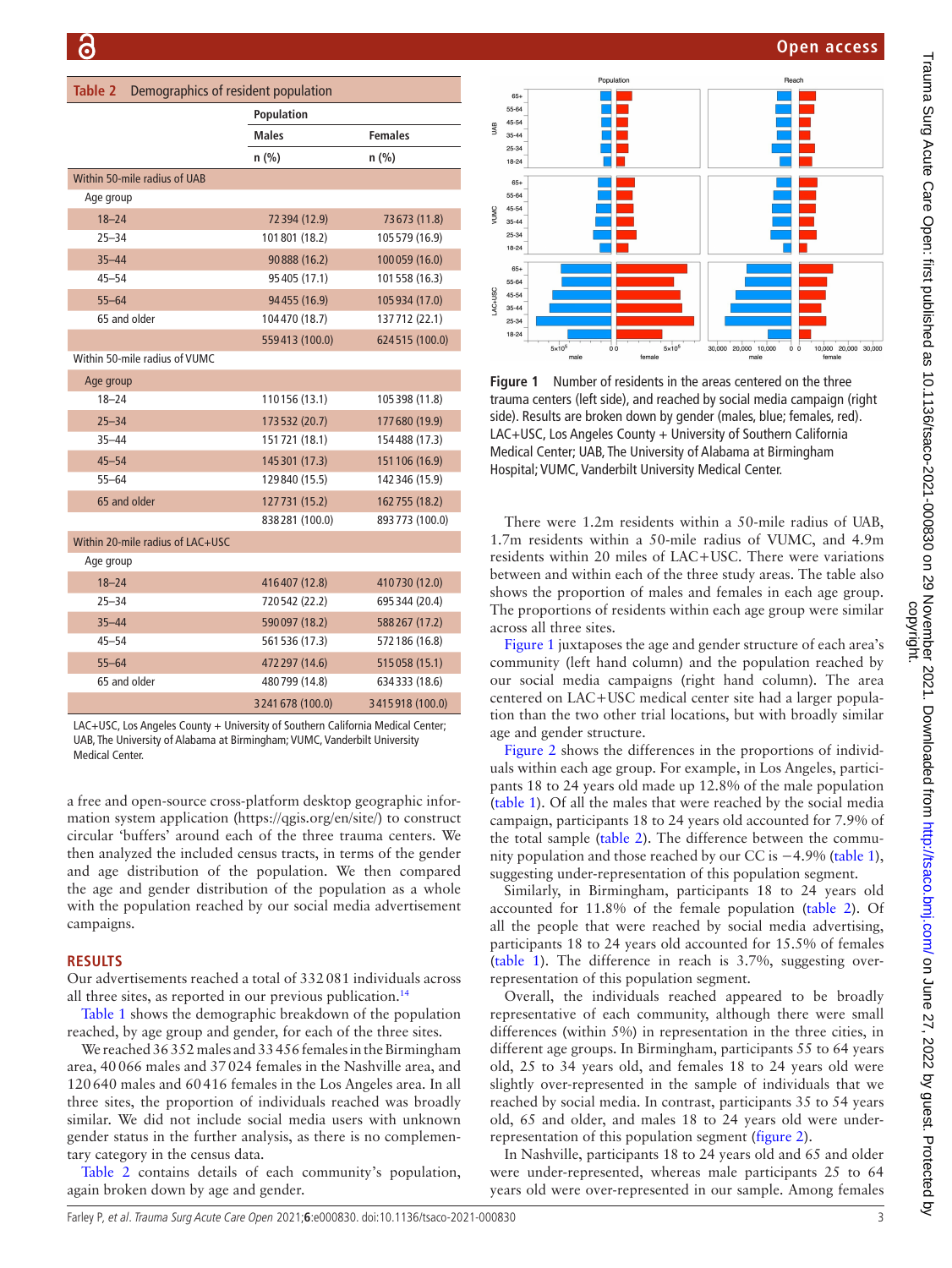

<span id="page-3-0"></span>**Figure 2** Difference in proportion of individuals in each age group, and reached by CC campaign, by location, and gender. Bars pointing to the left of the center line indicate relative under-representation (a smaller proportion of individuals in this age group were reached by the social media campaign, compared with the population resident in this area). Bars pointing to the right indicate relative over-representation (a larger proportion of individuals in this age group were reached by the social media campaign, compared with the population resident in this area). CC, community consultation; LAC+USC, Los Angeles County and University of Southern California Medical Center; UAB, The University of Alabama at Birmingham Hospital; VUMC, Vanderbilt University Medical Center.

in Nashville, those aged 45 years old and older were slightly over-represented in our sample, and those participants 18 to 44 years old were slightly under-represented in our campaign.

A similar pattern was seen in Los Angeles: again, females 45 years old and older were over-represented, and those participants 18 to 44 years old were under-represented in our sample. Male participants 18 to 24 years old were under-represented, whereas all other age groups were over-represented.

#### **DISCUSSION**

The purpose of CC is to engage representatives of the community where the proposed trial will be conducted. The results of this study demonstrate that our social media-based CC campaign reached a sample which is broadly representative of the community as a whole, in terms of age and gender. This finding is of key importance to investigators and Institutional Review Boards when reviewing the results of social media-based CCs.

There are differences between age-groups and gender-groups, and between the three trial sites, but they are small, and probably of little consequence as far as the objective of consulting with the community is concerned. There are patterns, but these are not clear-cut. The most consistent is of a degree of underrepresentation of young women in Nashville and Los Angeles, and over-representation of older women in these locations. However, this pattern is almost reversed in Birmingham. Similarly, there is under-representation of 18 to 24-year-old men in Los Angeles and Nashville, and a degree of over-representation among the middle-aged. This pattern, again, differs in Birmingham. This study was not designed to elucidate the reasons for these subtle variations. It is conceivable that these location-specific patterns

्र

reflect demographic differences in social media use, or idiosyncrasies related to the social media platforms' algorithms for selecting individuals to whom the advertisements are sent.

Traditional methods of CC, such as public forums, town halls, and print, radio, and TV adds, random digit dialing, are often regarded as the 'gold standard' against which social media-based CC is compared. However, these methods reach far fewer individuals than social media campaigns do. A recent article analyzed the number of people reached with traditional, in-person CC approaches, in the Houston area, for three EFIC trauma trials.<sup>5</sup> The trials each required 12 to 14 meetings and made contact with an average of only 243 individuals. This number represents a tiny fraction of the 69808 people which our campaign reached in the Birmingham area, and the 77090 and 181056 people reached in the Nashville and Los Angeles areas, respectively.<sup>[5](#page-4-3)</sup>

This study has limitations, and there are unanswered questions. The demographic data provided by social media users may not be accurate. The variations observed across age-groups and gender-groups, and locations, although small, are worth exploring in future CC campaigns, especially those involving more than three centers. Race and ethnicity of users is another area of interest, although such data are difficult to obtain from social media companies. Last, having received a notification of a trial on Facebook is not informative in itself—but it does indicate that the opportunity to engage has been provided. Socialmedia-based consultation is no different from receiving a mailer, and throwing it away without looking at it; or not going to a town hall meeting that was advertised; or declining a call to inform about the trial.

#### **CONCLUSION**

In conclusion, this study demonstrates that CC campaigns conducted through social media can be used to reach a sample of the community broadly representative of the population as a whole, at least in terms of age and gender. This finding is helpful to IRBs and investigators, as it lends further support to the use of social media to conduct CC. Further work is needed to analyze how representative community samples are in terms of other characteristics, such as race, ethnicity, and socioeconomic status.

**Contributors** SWS, KNB, and JOJ created the social media campaign. SWS designed and ran the social media advertisements and study websites. SWS, PF, and JOJ analyzed the results. SC, BC, ABP, BMD, NR, KI, and JBH assisted with the interpretation of the results. All authors contributed to the writing of the article. JOJ is the guarantor.

**Funding** The U.S. Army Medical Research Acquisition Activity, 820 Chandler Street, Fort Detrick MD 21702-5014 is the awarding and administering acquisition office. This work was supported by the Department of Defense through the U.S. Army Medical Research Acquisition Activity, under Award No. W81XWH-16-R-BAA1. JJ is a consultant for Cellphire and CSL Behring. He has grants with the NIH, NIHR, and DoD. JJ has industry support through Infrascan, CSL, Behring, RevMedX, and Prytime. JBH is a consultant for Arsenal Medical, Cellphire, Safeguard, and Medical Device International. He is on the board of directors for Zibrio, QinFlow, and Decisio Health. He is a cofounder for Decisio Health and a coinventor of the Junctional Emergency Tourniquet Tool for which he receives loyalties from UT Health.

**Disclaimer** Opinions, interpretations, conclusions, and recommendations are those of the author and are not necessarily endorsed by the U.S. Army Medical Research and Development Command.

**Competing interests** JJ is a consultant for Cellphire and CSL Behring. He has grants with the NIH, NIHR, and DoD. JJ has industry support through Infrascan, CSL, Behring, RevMedX, and Prytime. JBH is a consultant for Arsenal Medical, Cellphire, Safeguard, and Medical Device International. He is on the board of directors for Zibrio, QinFlow, and Decisio Health. He is a cofounder for Decisio Health and a coinventor of the Junctional Emergency Tourniquet Tool for which he receives loyalties from UT Health. The other authors have no conflicts of interest to report.

**Patient consent for publication** Not applicable.